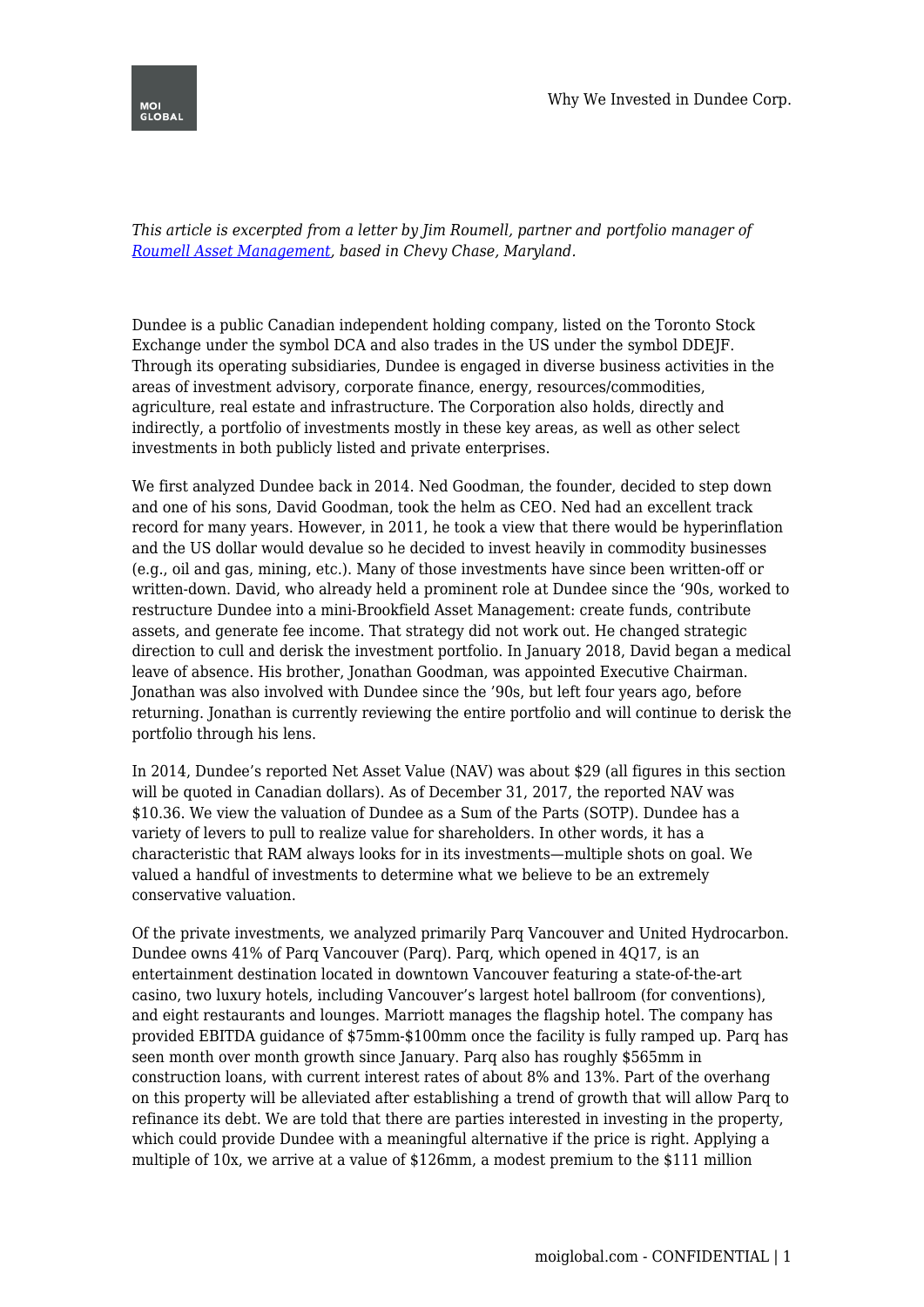

Dundee invested in 2016 and 2017 to build the project. Vancouver is ranked the 13th Best City in North America by Travel Magazine.

One of the poor investments made during Ned's tenure was the purchase of an oil field in Chad, Africa through its subsidiary United Hydrocarbon, of which it is an 83% owner. Dundee spent several hundred million dollars on this asset. As part of the derisking process, last year Dundee decided to sell its interest to Delonex, which was backed by Warburg Pincus, in return for a payment of about \$45mm before any escrow or holdbacks. Dundee also received a royalty that will payout starting in several years assuming Delonex is successful, as well as a \$64mm payment upon finding first oil. Summing the net payments (excluding the payment upon first oil) and the estimated value of future royalties arrives at a value of about \$43mm.

We also included value for private investment Blue Goose (where we assume zero value for 2016 acquisition Tender Choice, as it is currently in receivership) of \$7mm and Android Industries of \$24mm (company's book value). The total of these four private investments is about \$201mm.

Dundee has public investments of about \$221mm, of which half is in Dundee Precious Metals, a gold mining and smelter business. Precious Metals has one mine producing nearing \$400 million in annual revenue and is 60% complete on a second surface mine (expected to be in production by year-end), with an estimated all-in cost of roughly \$400/oz. The company expects to generate \$200 million in EBITDA when the second mine fully ramps assuming current spot gold prices versus a current enterprise value of roughly \$475 million. Again, these are investments that can be sold as Dundee derisks its portfolio.

The sum of the investments we believe can be easily quantified and valued is \$422mm. Subtracting net debt of \$163mm gives you an NAV of \$259mm, or \$4.41 per share. This compares to the company's stated NAV of \$609mm, or \$10.36 per share. What's the probability that all of the additional investments, albeit more difficult to value, are worthless? This is highly unlikely and so we are getting the rest of the portfolio for free. Our average purchase price in the quarter was approximately \$2.00 per share, a 55% discount to our NAV calculation. We performed various stress tests and could not bring the NAV below our purchase price.

The Goodman family owns roughly 19% of the company's subordinate voting shares, which are the ones that are publicly-traded, and 99% of the closely-held common shares which have super-majority voting rights. Of note, the Goodman family has never sold a share. They have much at stake, not only monetarily, but also from a family reputation and legacy point of view. At the corporate level, Dundee is undergoing a process of reducing costs. In the past, we've spoken with David Goodman on several occasions and recently spoke with Jonathan Goodman. With all the value destruction that has occurred over the last few years, Dundee is a "show me" story. Additionally, it appears that many investors are concerned about Dundee's liquidity when its preferred series 5 notes come due in June 2019. What may not be fully understood is that Dundee has the option to pay cash, issue common shares with a share price floor of \$2.00, or a combination of the two when these preferred shares mature. It is our belief that the management team will do everything it can to ensure that it